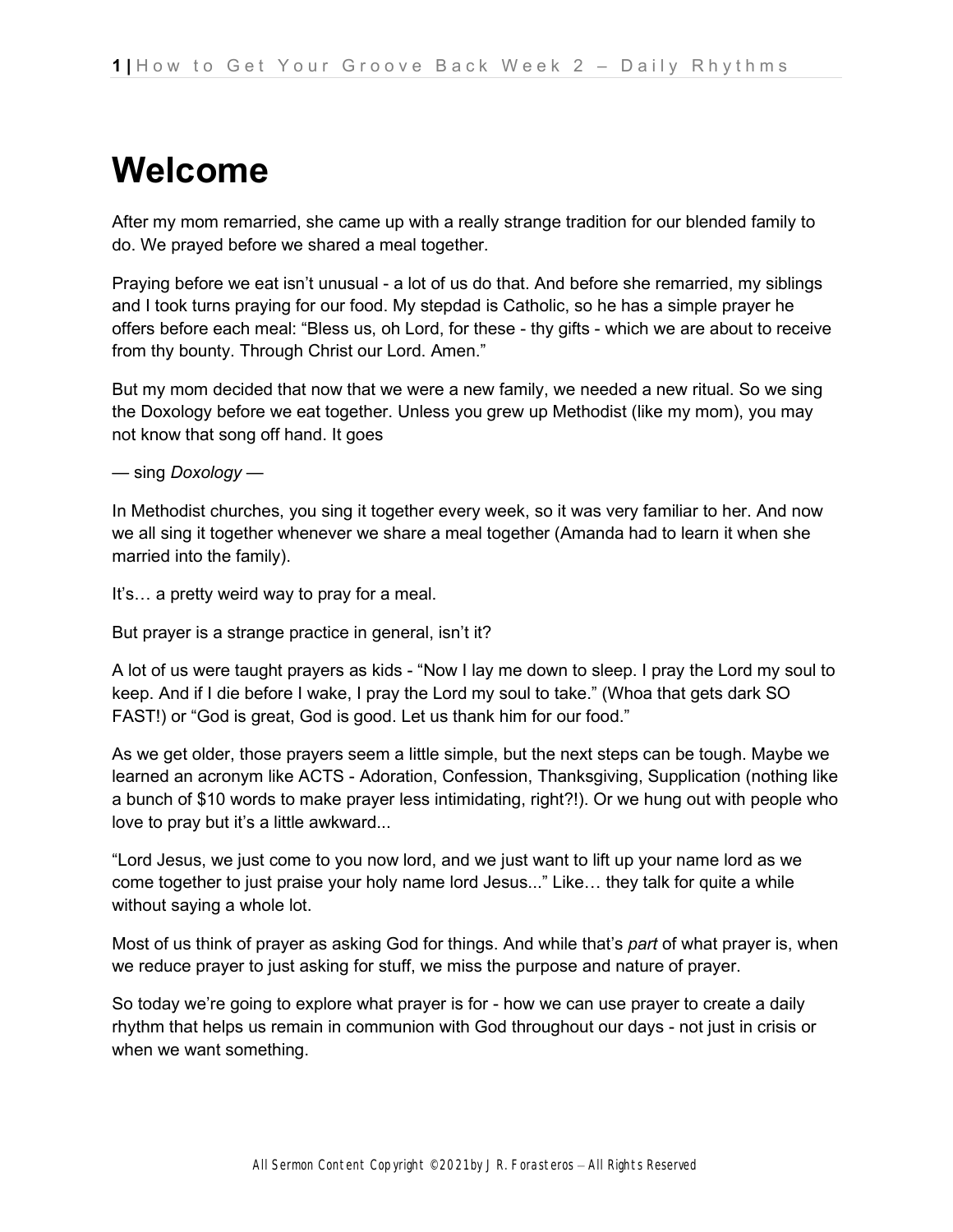### **Message**

For the month of August, we're in a series called How to Get Your Groove Back. The most common experience we've had throughout the pandemic is a loss of rhythms, the structures, patterns and habits that help us navigate our lives. We made jokes about how the whole lockdown felt like a timeless void where everything was the same. Then we'd all laugh nervously and look to the side because of course it wasn't *really* a joke. We lost so many of the routines and structures that we took for granted. We lost the rhythms of life that helped us make sense of our world.

Everything began opening back up right as we entered into summer - which is another one of those times our rhythms become more fluid. Kids are out of school, we take trips. But now we're looking toward the new normal. Schools are returning to session. Summer is coming to an end.

So we want to ask over the next month how we get back into rhythms of faith. What are the practices that order our lives and lead us to life and flourishing?

We began last week by acknowledging that we were created to live in rhythms - daily, weekly, monthly. So today, I want to start at that first place many of us have felt lost - the loss of daily rhythms. After everything shut down last spring, this was the biggest complaint I heard from everyone - that our daily rhythms were disrupted, destroyed. And they're the rhythms we've struggled most to reclaim even as everything has reopened.

One of the Scriptures we explored last week was the opening song in the book of Psalms. In its reflection on a person who is deeply rooted and unshakeable, a person whose life is a blessing for those around them, it says this:

Oh, the joys of those who do not follow the advice of the wicked, or stand around with sinners, or join in with mockers.

But they delight in the law of the Lord, meditating on it day and night. They are like trees planted along the riverbank, bearing fruit each season.

Their leaves never wither, and they prosper in all they do. -- Psalm 1:1-3 (NLT)

They meditate on the 'law of the LORD' - another way of saying they spend their time resting in and contemplating God's way for us to live. And they do it "night and day" - a phrase that means 'all the time' but also points us back to the creation story, where God created night and day as that very first rhythm in creation: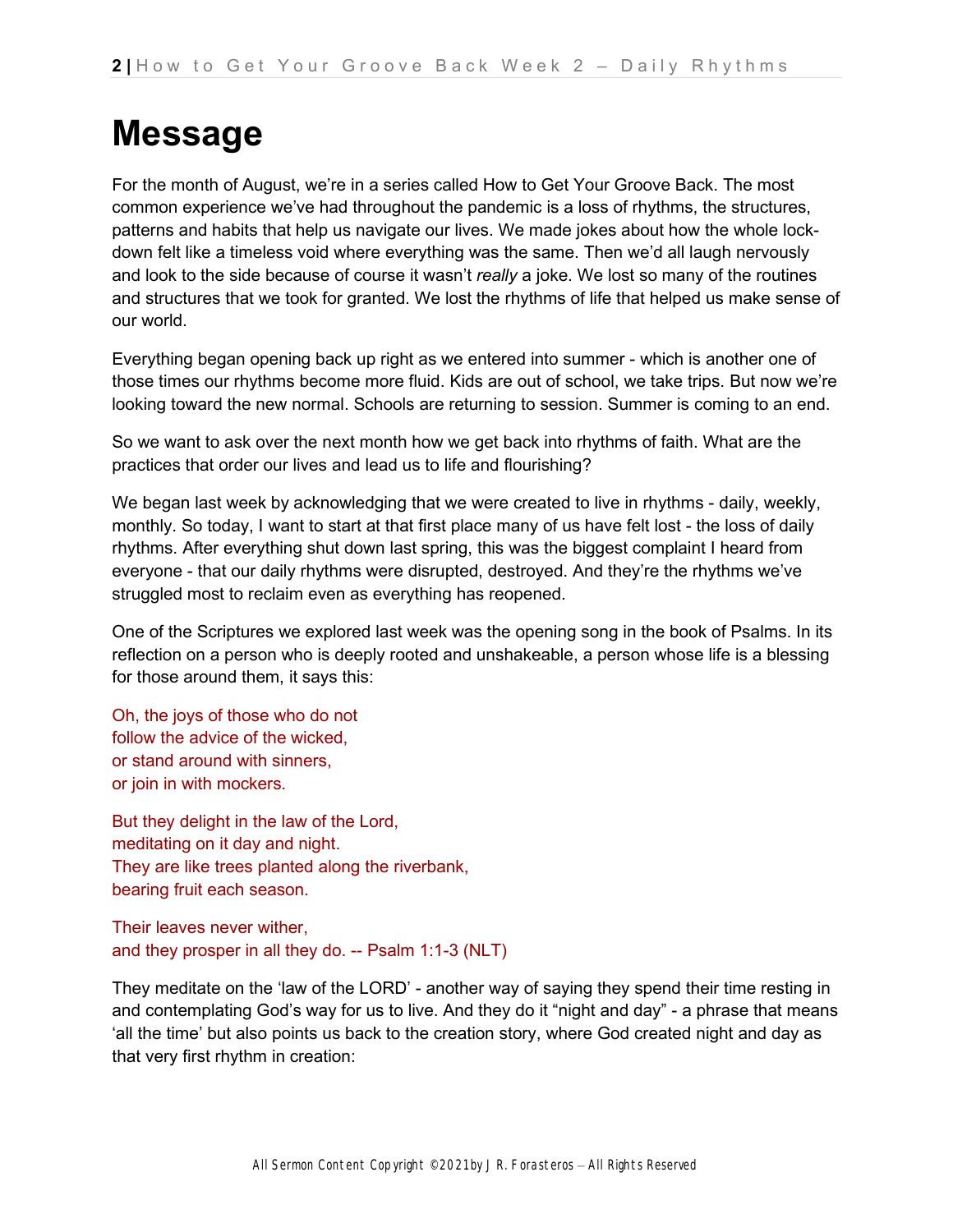Then God said, "Let there be light," and there was light. And God saw that the light was good. Then he separated the light from the darkness. God called the light "day" and the darkness "night."

#### And evening passed and morning came, marking the first day. -- Genesis 1:3–5 (NLT)

Night and day. A pretty basic rhythm that we're super disconnected from. Part of that is because we follow the Roman day. In a world before clocks, the easiest time to calculate was Noon - it's when nothing has a shadow. The Romans called that *meridian*. So then they divided the day into pre-noon, or Ante Meridian and post-noon, or Post-Meridian. AM and PM. And then the opposite of Noon was midnight. So… they started their day at midnight. Which is pretty strange, honestly.

For God's people, though, the day begins with… evening. Sundown marks the beginning of the day.

And for most of human history (until the invention of electric lights), once the sun went down, we pretty much had to stop working.

[VVitch] One of my favorite horror films is The VVitch, in part because there's hardly any actual monster or witches. It's mostly implication. The film is set in 17th century New England and focuses on a Puritan family who lives isolated in the woods. One of the most striking images was this one, where they're all eating dinner.

Look how dark it is. Because the sun is down. All you can do is eat by candlelight and go to bed.

For a long time - most of human history - we were more or less bound to the rhythm of sunlight. It's only been in the last *two hundred years* that major cities had gas lights, to say nothing of homes (100 years ago, less than half of US homes had electricity!).

Today, we live in a world of alarm clocks and third shifts. A world of emails on our phones and burning the midnight oil. Technology has freed us from our binding to daylight. In the process, though, it's also created the capacity to bind us to work. What once had to end at sunset now can continue well into the night.

Our increasing distance from the natural world makes it easier for us to forget that Jesus is present with us in our daily lives. We end up relegating faith to a weekend thing, something occasional, while the majority of our time is… godless.

So prayer is a way for us to reclaim the daily rhythm of faith. And I know that sounds strange mainly because we think of prayer as asking for things. And it feels a little strange to just ask for things over and over and over.

But as the Psalm reminds us, prayer and meditation are exercises that help us to be aware that Jesus is present with us throughout our days.

A number of Christian traditions act this out by having morning, noon and evening prayers - this is where our traditions of praying before meals and before bed come from.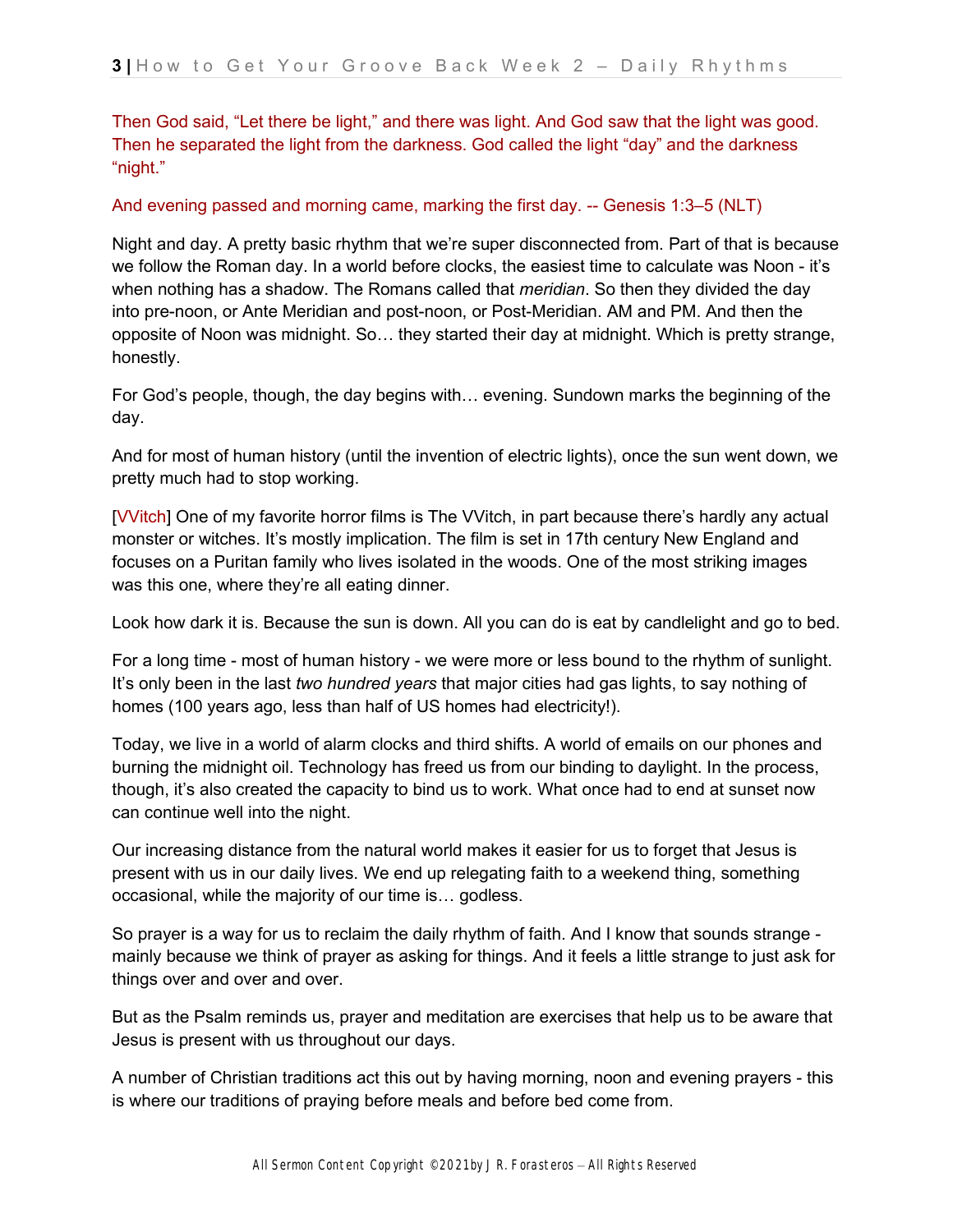It doesn't make a lot of sense to keep asking for things over and over, three times a day. But again, that's not the main purpose of prayer. It's so that throughout our day, we pause and remember that God is with us and we want to walk with God through our days.

So when we pray, what *should* we do? Well fortunately, Jesus has some direction for us.

Turn with us t[o](https://ref.ly/logosref/bible.61.6) [Matthew 6.](https://ref.ly/logosref/bible.61.6)

This is the famous Lord's Prayer, which many of you likely have memorized to some degree or another. I know it by heart in King James English because, just like the Doxology, the Methodist churches I grew up in said it every week. I want to read for you where Jesus gives us the prayer and point out a couple of things:

"When you pray, don't be like the hypocrites who love to pray publicly on street corners and in the synagogues where everyone can see them. I tell you the truth, that is all the reward they will ever get. But when you pray, go away by yourself, shut the door behind you, and pray to your Father in private. Then your Father, who sees everything, will reward you.

"When you pray, don't babble on and on as the Gentiles do. They think their prayers are answered merely by repeating their words again and again. Don't be like them, for your Father knows exactly what you need even before you ask him! Pray like this:

"Our Father in heaven, may your name be kept holy. May your Kingdom come soon. May your will be done on earth, as it is in heaven. Give us today the food we need, and forgive us our sins, as we have forgiven those who sin against us. And don't let us yield to temptation, but rescue us from the evil one." -- Matthew 6:5–13 ( NLT)

Jesus encourages us not to make a big deal out of our prayers - he points at the super religious people who make a big show out of praying. He says if you're praying to impress people, then congrats… you impressed them and that's all your prayer is ever going to do.

But prayer that matters, prayer that's effective, is the prayer you do just for you and is between you and God.

That's a really good reminder.

The other group he warns us against praying like is people who babble on and on. This is the sort of ritualistic prayer that, ironically, the Lord's Prayer has often become. Jesus is clear here: prayer is not a magic spell. It's not something you repeat well enough times and then POOF you get what you want.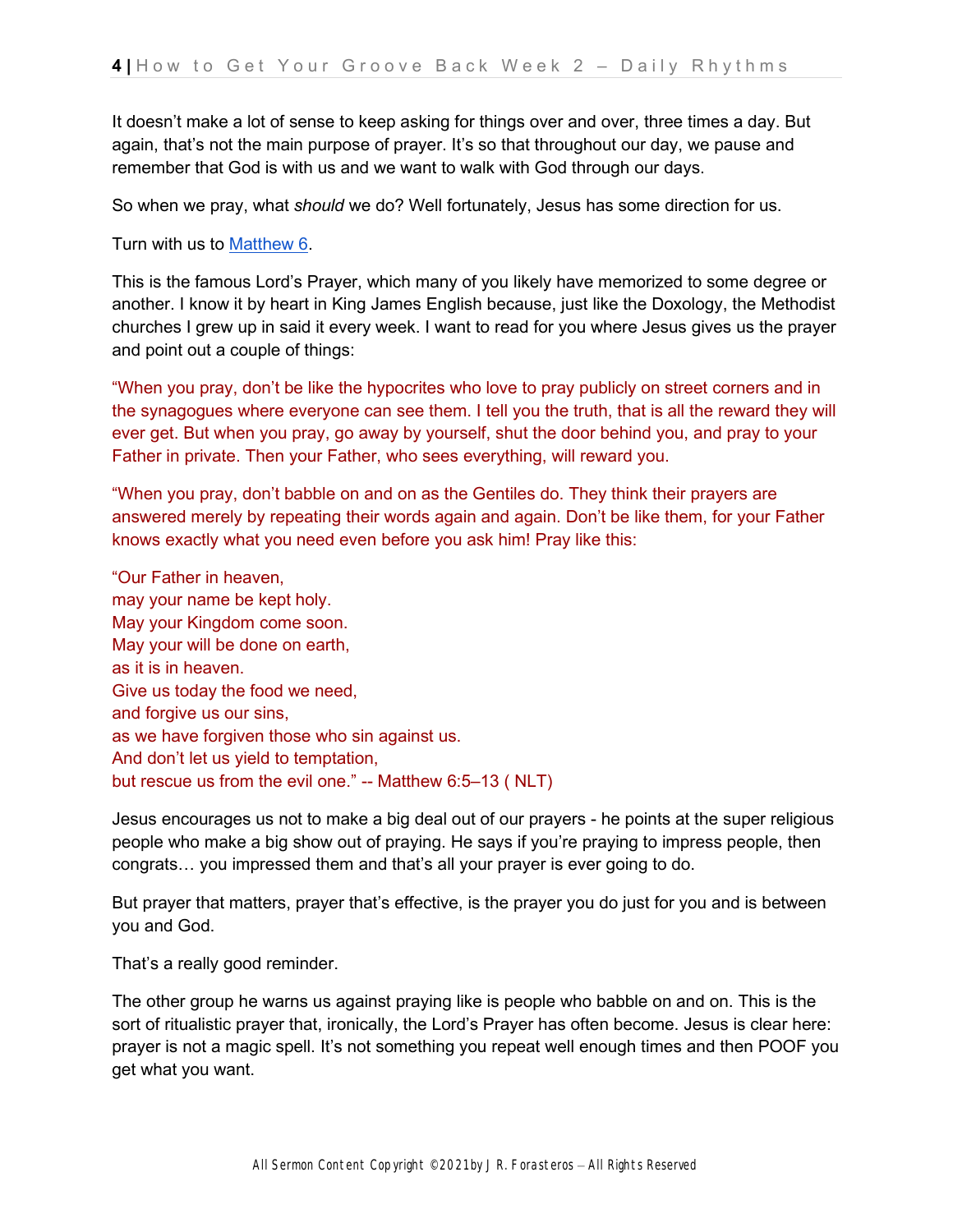Prayer should be something we express in our own language. That's why I think the fact that so many of us knows the Lord's Prayer in King James is pretty silly.

Our Father, which Art in Heaven, hallowed be thy name. I mean… I'll be honest. I went to a LOT of Bible schooling and I am not totally sure what "hallowed be thy name" means. When I pray, "hallowed be thy name," what am I actually asking? What am I praying for??

A few years ago, I decided to do a little experiment and try to imagine Jesus teaching us the Lord's Prayer today. How might he pray if he were praying in our everyday English?

Here's what I came up with:

Our father, who created and rules the universe, show us your perfect love so that we may imitate you. Shape the world so everything runs the way you want it to  $-$  just like heaven does. Keep us healthy with three square meals today And forgive the wrongs we've done the same way we forgive the people who've wronged us. Keep us safe – from ourselves and from the evils in the world.

Can you feel what that prayer is doing? Inviting us to remember God is always with us, and helping us to see where the world isn't the way God wants it to be? This prayer creates space for us to be with God and then join God in God's work in the world.

As we move into a time of response, I want to invite you to consider your daily rhythms. Do you order your day with God? Or do you allow something else - work, your family, other habits or hobbies - order your day?

What could happen if, just for this week, you made it a point to begin and end your day with Jesus?

How might God be working and present in your life? And what could happen if you allow yourself to wake up to God's presence?

# **Communion + Examen**

The table helps us be present to Jesus.

Our father, who created and rules the universe, show us your perfect love so that we may imitate you.

Shape the world so everything runs the way you want it to  $-$  just like heaven does.

Keep us healthy with three square meals today